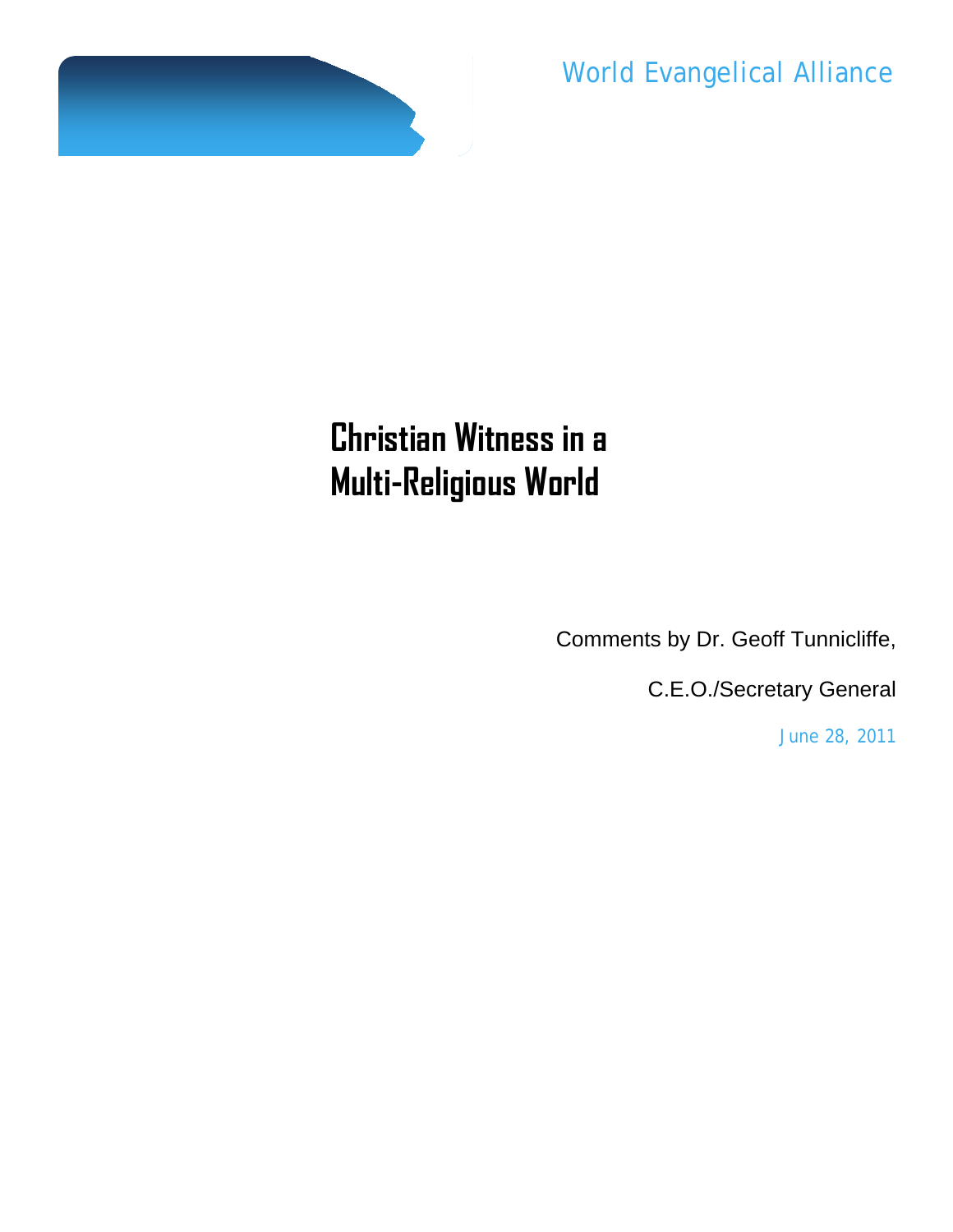

Comments by Dr. Geoff Tunnicliffe,

C.E.O./Secretary General

1

When the Evangelical Alliance was established in 1846 it sought to work in four primary areas of concern:

- 1. Christian unity
- 2. Human rights, and in particular at that time the abolition of slavery
- 3. World evangelism
- 4. Religious freedom for all

Today we find ourselves with the joyous announcement of a document that fulfills all four of these concerns: Christian unity, human rights, a positive outlook of mission and evangelism, and a major step towards religious freedom – these are all part of the significance of the document *"Christian Witness in a Multi-Religious World: Recommendations for Conduct".*

The World Evangelical Alliance, representing over 600 million Christians worldwide, is grateful that the World Council of Churches and the Roman Catholic Church have accepted us as collaborators in the process of developing the *Recommendations*.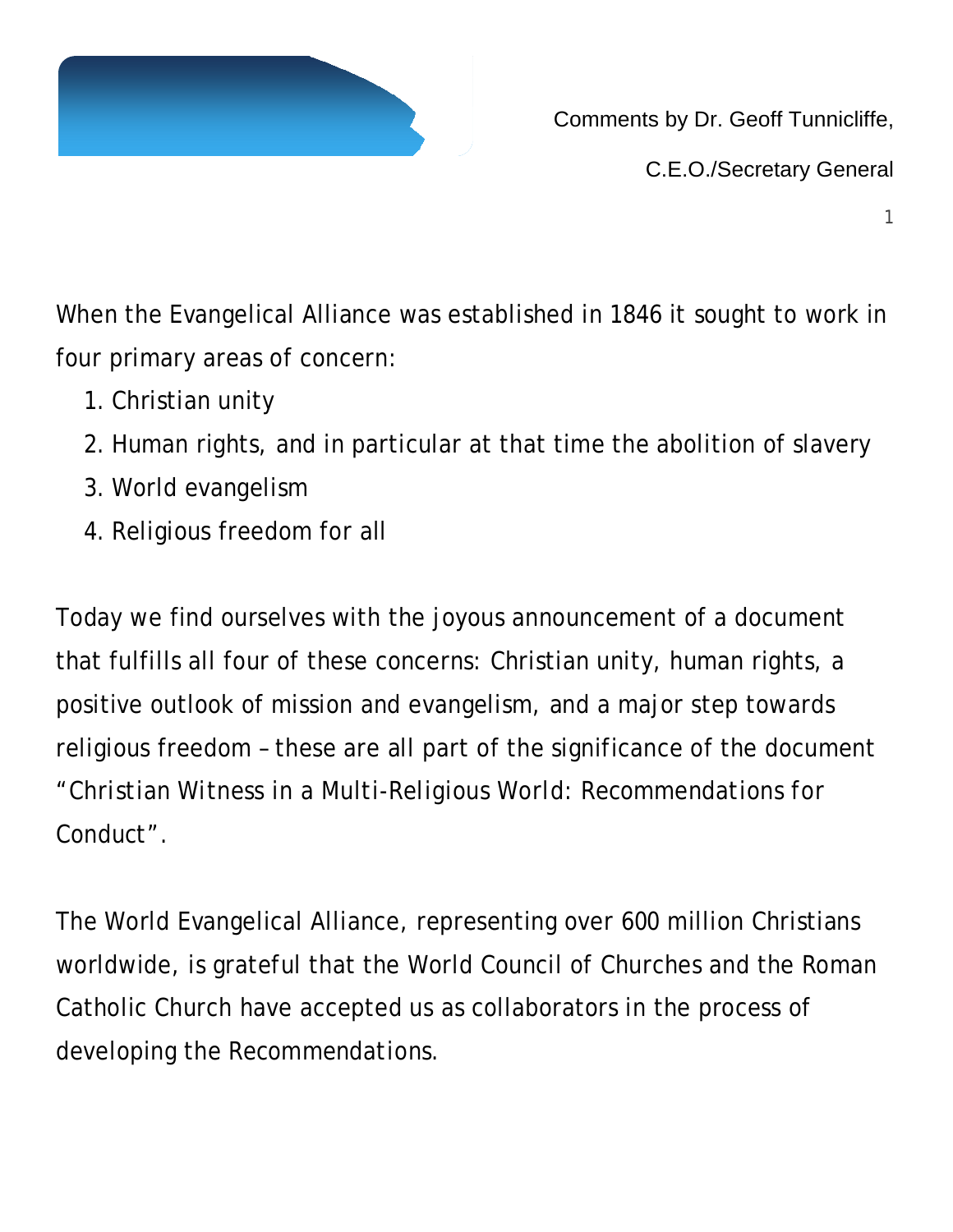

Comments by Dr. Geoff Tunnicliffe, C.E.O./Secretary General

2

Missionary zeal, as a sign of obedience to the gospel of Jesus, has always been a cornerstone belief for evangelicals and so it is a special privilege to have the opportunity to work with these colleagues on such a document. It is our hope that with this text we will learn together to practice our obedience better – to witness more and to be more faithful to Christ in our witnessing. Surely this brings joy to the heart of God!

The process itself has been very significant. It has brought together expert theologians and practitioners from all around the world to discuss, challenge, learn and work together in ways that we have not seen before. There has been great openness and genuine cooperation over these past five years and I want to recognize here the women and men who have worked so hard to draft, edit and revise this text with the result that we have an extraordinary piece of work before us. Without their exceptional labour and dedication to making this happen we would not be here today.

The *Recommendations*, with its three main sections: A Basis for Witness; Principles; and Recommendations, covers very succinctly the essence of Christian mission and in doing so, calls all of us back to the person and work of Christ.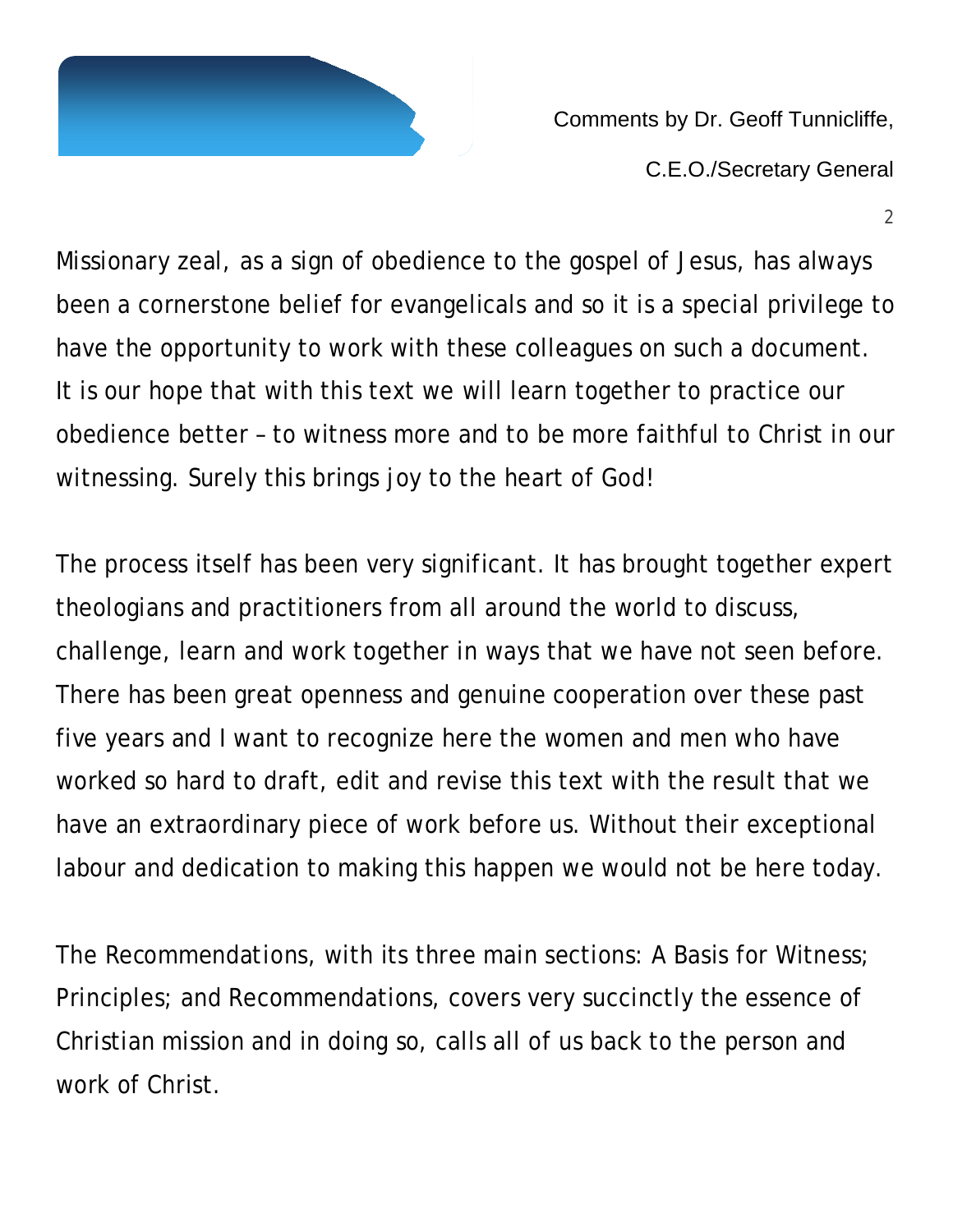

Comments by Dr. Geoff Tunnicliffe, C.E.O./Secretary General

3

We might be surprised that the document does not say "anything new" after all, it states what many would consider to be obvious to the core of Christian mission. And yet, it has never been said before in this way! At least not so clearly and not within the context of collaboration between three Christian families of faith that jointly represent about 90% of all the Christians on the planet. This is a powerful document!

There is no genuine Christian mission without ethics, and there can be no Christian ethics without an affirmation of human dignity. The *Recommendations* cover all of these – it is a code of ethics for all Christians, especially those living and serving in contexts of religious diversity; it is an affirmation of the dignity of God's creation; and it is a reminder to every Christian and every Christian organization that mission is at the heart of the gospel. Without mission the church is dead, but such mission must always be carried out in accordance with the demands Jesus places upon us – demands for justice, for peace, for respect, for truthfulness and for humility. Thus, following Jesus and carrying out God's mission on earth are not in conflict with works of justice or those who struggle on behalf of human dignity, but belong together. The two go hand in hand. We witness to Christ in word and deed and both must be done according to the example set up for us by Jesus himself.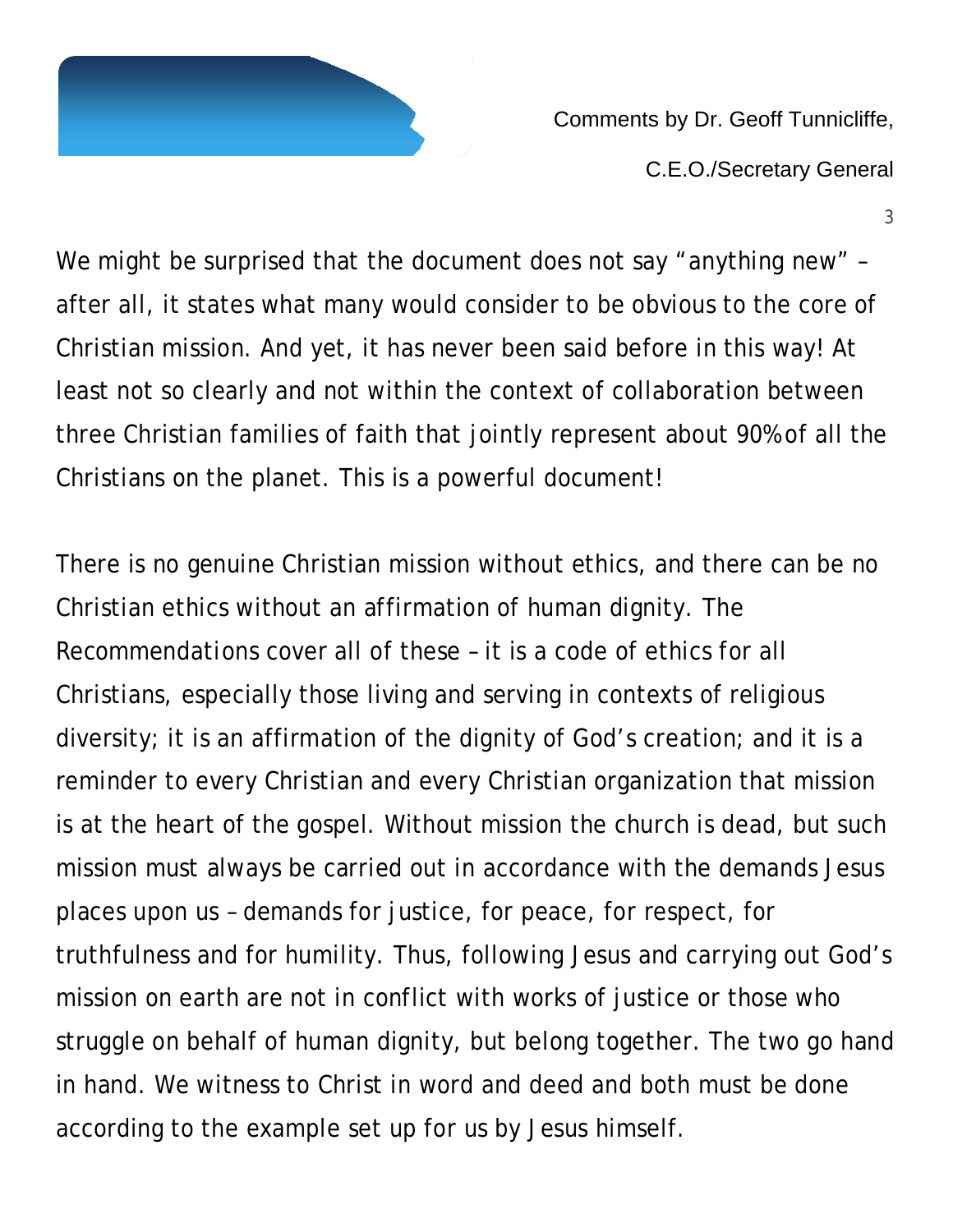

Comments by Dr. Geoff Tunnicliffe,

C.E.O./Secretary General

4

The *Recommendations* make this clear and beautifully point us to prayer as an essential part of our lives and our calling within God's mission.

The document is a major achievement for world mission and evangelism – it affirms our calling to witness as a joyous task and that through such witnessing we are made participants in the mission of God.

The document is also a major achievement for religious freedom and human rights – it calls on all Christians to reexamine their own practices in light of the life and teachings of Jesus and it shows us that part of our fidelity to the gospel entails speaking out and working for justice and freedom of all people, in every place.

It is a major achievement in our relationship with those of other religions – it recalls that our Lord is the Prince of Peace and that as his people, we are called to live in peace. Through such peace-making, we bear witness to Christ and demonstrate the respect that we should have towards all people.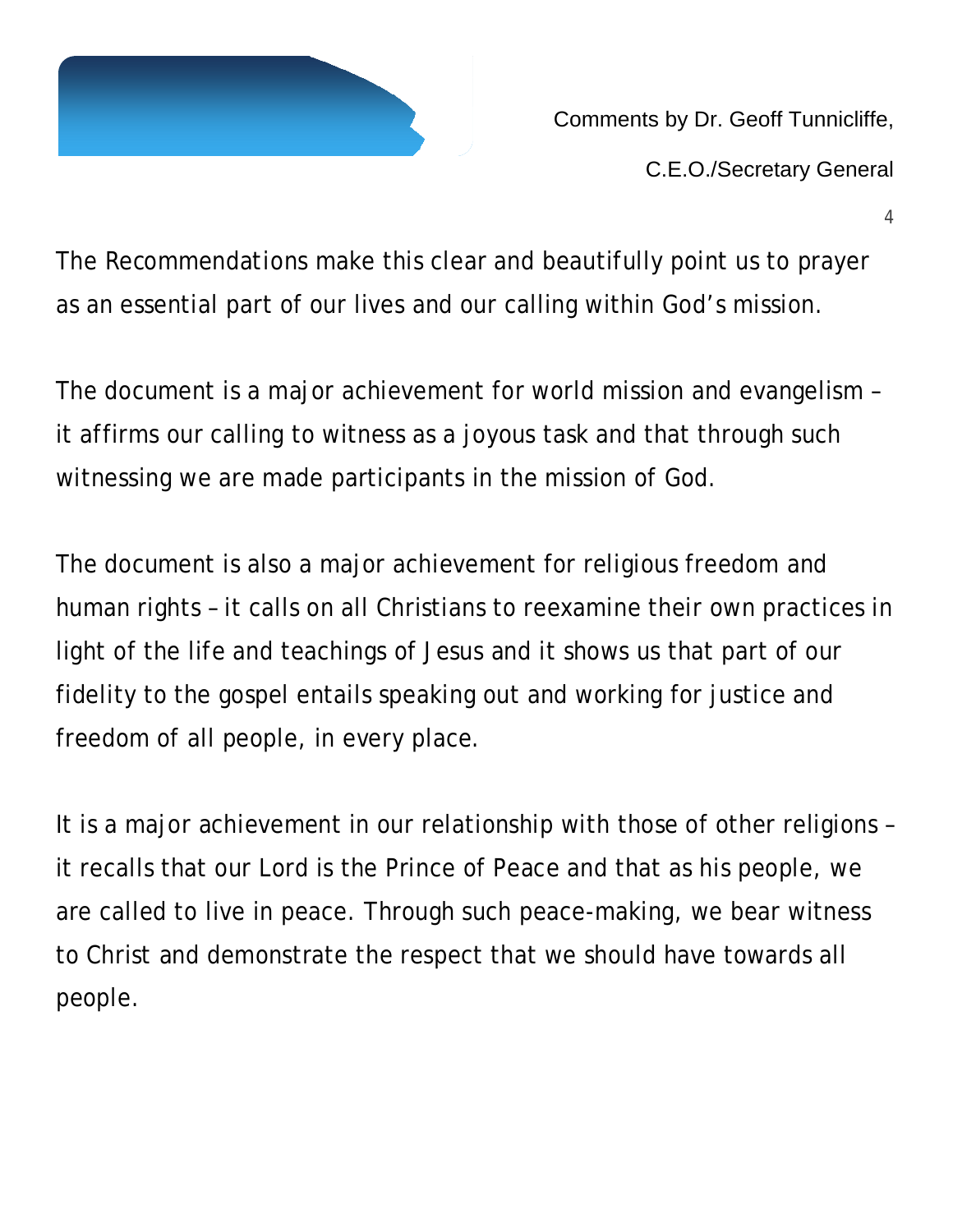

Comments by Dr. Geoff Tunnicliffe,

C.E.O./Secretary General

5

The document is a major achievement in the political arena – it shows to the governments of the world that Christians are not only able to work together, but that together we are an even stronger voice on behalf of those who suffer oppression and persecution.

It is also is a major achievement in Christian unity – it has brought together Christians from different backgrounds and traditions and with the grace of God and the help of the Holy Spirit, has enabled these people to work together on a text that will be of service to all churches and all Christians worldwide.

The leaders of the World Evangelical Alliance fully endorse this text and urge all our member alliances, international partners and churches to study, reflect and use this document within the particularities of each context.

It has been an honour and a privilege to work with our colleagues in the Roman Catholic Church and the World Council of Churches towards the production of this splendid text and we hope that this is just the beginning of many other such collaborative efforts.